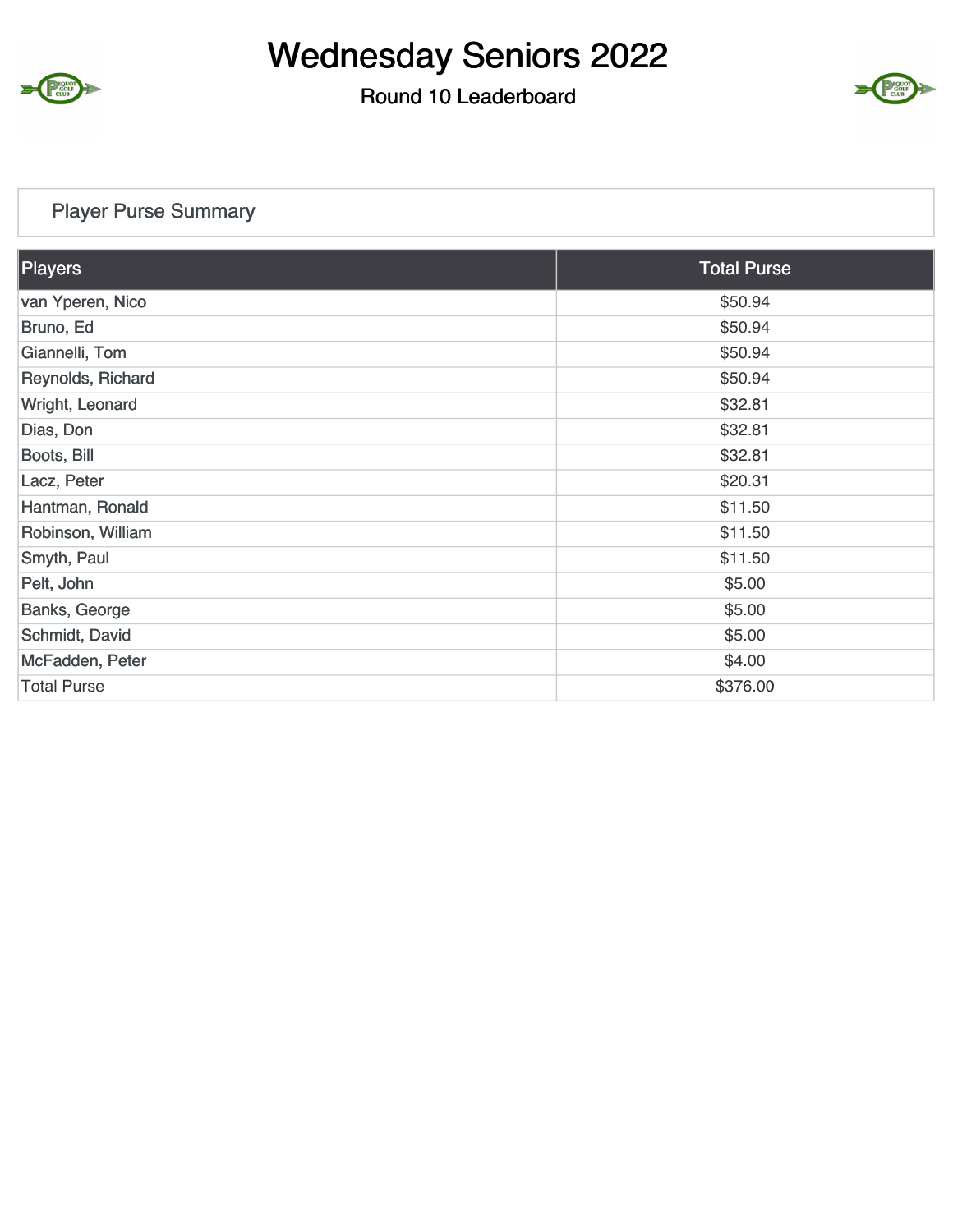

### Round 10 Leaderboard



#### 2 Better Balls Wed seniors 6/8

| Pos.                      | Foursome                                                                                     |                |                |                              |                         |                |                |                              |                                 |                |                |                |               |                |                |               |                |             | To Par<br><b>Net</b> |                | <b>Total</b><br><b>Net</b> | Purse        |    |
|---------------------------|----------------------------------------------------------------------------------------------|----------------|----------------|------------------------------|-------------------------|----------------|----------------|------------------------------|---------------------------------|----------------|----------------|----------------|---------------|----------------|----------------|---------------|----------------|-------------|----------------------|----------------|----------------------------|--------------|----|
| $\mathbf{1}$              | Reynolds, Richard + Giannelli, Tom + Bruno, Ed + van Yperen, Nico<br><b>Pequot Golf Club</b> |                |                |                              |                         |                |                |                              |                                 |                |                |                |               |                |                |               |                |             | $-24$                |                | 116                        | \$80.00      |    |
| $\overline{2}$            | Dias, Don + Wright, Leonard + Boots, Bill + Lacz, Peter<br><b>Pequot Golf Club</b>           |                |                |                              |                         |                |                |                              |                                 |                |                |                |               |                |                |               |                |             | $-24$                |                | 116                        | \$40.00      |    |
| $\ensuremath{\mathsf{3}}$ | Hantman, Ronald + Smyth, Paul + Robinson, William + McFadden, Peter<br>Pequot Golf Club      |                |                |                              |                         |                |                |                              |                                 |                |                |                |               |                |                |               |                |             | $-23$                |                | 117                        | \$16.00      |    |
| $\overline{4}$            | Farwell, David + Petardi, James + Dimock, Bob + Bacewicz, Robert<br><b>Pequot Golf Club</b>  |                |                |                              |                         |                |                |                              |                                 |                |                |                |               |                |                |               |                |             | $-20$                |                | 120                        | \$0.00       |    |
| 5                         | Barry, Jeff + Pullen, Rudy + Woods, Steve + Faulise, Joseph<br>Pequot Golf Club              |                |                |                              |                         |                |                |                              |                                 |                |                |                |               |                |                |               |                |             | $-19$                |                | 121                        | \$0.00       |    |
| 6                         | Bone, Robert + Wildes, Kevin + Johnson, Bill + Cahill, Tom<br>Pequot Golf Club               |                |                |                              |                         |                |                |                              |                                 |                |                |                |               |                |                |               |                |             | $-19$                |                | 121                        | \$0.00       |    |
| $\overline{7}$            | Banks, Blind + Pucci, John + Bailey, Dean + Beverly, Deane<br>Pequot Golf Club               |                |                |                              |                         |                |                |                              |                                 |                |                |                |               |                |                |               |                |             | $-14$                |                | 126                        | \$0.00       |    |
| 8                         | Greider, Steve + Milligan, James + Greene, Keith + Harma, David<br><b>Pequot Golf Club</b>   |                |                |                              |                         |                |                |                              |                                 |                |                |                |               |                |                |               |                |             | $-13$                |                | 127                        | \$0.00       |    |
| $\boldsymbol{9}$          | Banks, George + Schmidt, David + Dimock, Blind + Pelt, John<br>Pequot Golf Club              |                |                |                              |                         |                |                |                              |                                 |                |                |                |               |                |                |               |                |             | $-7$                 |                | 133                        | \$0.00       |    |
|                           |                                                                                              |                |                |                              |                         |                |                |                              | Total Purse Allocated: \$136.00 |                |                |                |               |                |                |               |                |             |                      |                |                            |              |    |
|                           |                                                                                              |                |                |                              |                         |                |                |                              |                                 |                | <b>Strokes</b> |                |               |                |                |               |                |             |                      |                |                            |              |    |
|                           |                                                                                              | $\mathbf{1}$   | $\overline{2}$ | 3                            | $\overline{\mathbf{4}}$ | 5              | 6              | $\overline{7}$               | 8                               | 9              | <b>Out</b> 10  |                | 11            | 12             | 13             | 14            | 15             | 16          | 17                   | 18             |                            | In Total Net |    |
| (8)                       | Reynolds, Richard                                                                            | $\overline{7}$ | 4              | 6                            | $\overline{5}$          | $\overline{5}$ | $\overline{5}$ | 5                            | 5                               | $\circled{2}$  | 44             | $\overline{4}$ | $\circledS$   | $\circled{2}$  | 6              | 5             | $\overline{4}$ | 5           | $\sqrt{4}$           | $\circledS$    | 38                         | 82           | 74 |
|                           | Giannelli, Tom (15)                                                                          | 5              | $\mathcal{F}$  | 5                            | 5                       | $\overline{7}$ | $\overline{4}$ | $\overline{7}$               | $\left( \overline{4}\right)$    | (3)            | 44             | $\overline{4}$ | 6             | 3              | $\circled{5}$  | 5             | T)             | $\boxed{4}$ | $\overline{4}$       | 6              | 40                         | 84           | 69 |
|                           | Bruno, Ed (15)                                                                               | 5              | 5              | $\left( \overline{4}\right)$ | 5                       | 5              | $\overline{4}$ | $\left( \overline{4}\right)$ | 5                               | 4              | 41             | $\overline{5}$ | 5             | 3              | $\circled{5}$  | 5             | 5              | 5           | 4                    | 6              | 43                         | 84           | 69 |
| (36)                      | van Yperen, Nico                                                                             | $\overline{8}$ | 6              | $\circledS$                  | $\overline{8}$          | $\bigoplus$    | 5              | 5                            |                                 | 5              | 50             | $\boxed{7}$    | $\boxed{9}$   | Ð              | $\circledS$    | $\boxed{7}$   | 7              | 5           | 4                    | 7              | 56                         | 106          | 70 |
| <b>Net Score</b>          |                                                                                              | 8              | $\overline{7}$ | 6                            | 8                       | 6              | $\overline{7}$ | 6                            | 5                               | 3              | 56             | 8              | 6             | 4              | 8              | 8             | 6              | 6           | 5                    | 9              | 60                         | 116          |    |
| To Par (net)              |                                                                                              | 0              | -1             | $-2$                         | 0                       | $-2$           | 1              | $-2$                         | -3                              | $-3$           | $-12$          | 0              | $-2$          | $-2$           | $-2$           | 0             | $-2$           | $-2$        | -1                   | -1             | $-12$                      | $-24$        |    |
|                           | Dias, Don (13)                                                                               | $\circled{4}$  | ③              | 5                            | $\boxed{6}$             | $\bigoplus$    | $\overline{4}$ | 5                            | $\overline{6}$                  | 4              | 41             | (3)            | $\bigoplus$   | $\overline{4}$ | $\circled{5}$  | $\circled{4}$ | 5              | 5           | $\boxed{4}$          | 6              | 40                         | 81           | 68 |
| (15)                      | Wright, Leonard                                                                              | $\circled{4}$  |                | 5                            | $\circled{4}$           | $\circled{4}$  | $\overline{4}$ | $\boxed{7}$                  | $\overline{7}$                  | 4              | 42             | $\boxed{6}$    | $\bigoplus$   | $\boxed{4}$    | $\circled{5}$  | 5             | 6              | 5           | $\boxed{5}$          | $\overline{7}$ | 47                         | 89           | 74 |
|                           | Boots, Bill (17)                                                                             | 5              | 5              | $\circledS$                  | ③                       | $\boxed{6}$    | 4              | 6                            | 6                               | $\overline{4}$ | 42             | $\sqrt{7}$     | $\circled{4}$ | $\boxed{6}$    | $\overline{7}$ | $\circled{4}$ | 5              | 6           | $\overline{4}$       | 6              | 49                         | 91           | 74 |
|                           | Lacz, Peter (19)                                                                             |                |                | 5                            | 5                       | 5              | $\overline{4}$ | $\textcircled{\small{5}}$    | 5                               | 4              | 33             | $\circled{4}$  | 5             | O)             | $\overline{7}$ | 5             | 5              | 6           | $\circled{3}$        | $\circledS$    | 42                         | 75           | 58 |
| <b>Net Score</b>          |                                                                                              | 6              | 4              | 6                            | 5                       | 6              | 6              | $\overline{7}$               | 9                               | 6              | 55             | 6              | 6             | 5              | 8              | 6             | 8              | 8           | 5                    | 9              | 61                         | 116          |    |
| To Par (net)              |                                                                                              | $-2$           | $-4$           | $-2$                         | $-3$                    | $-2$           | 0              | -1                           | $\mathbf{1}$                    | 0              | $-13$          | $-2$           | $-2$          | $-1$           | $-2$           | $-2$          | 0              | 0           | $-1$                 | -1             | $-11$                      | $-24$        |    |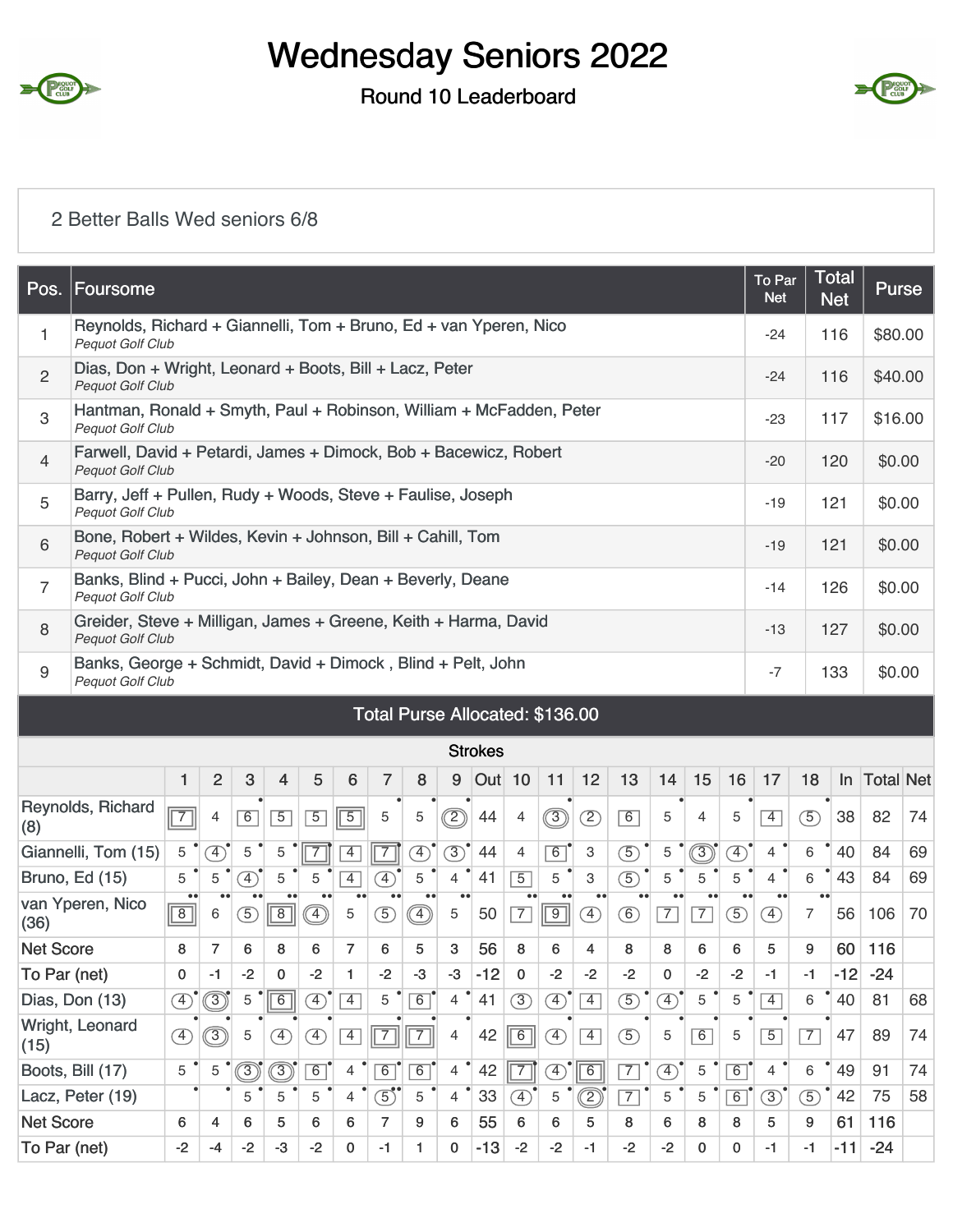



| Hantman, Ronald<br>(11)   | <sup>4</sup>            | $\circled{3}$                | 5                            | $\overline{5}$     | Ð                              | 3                                 | 5                           | $\boxed{4}$                  | 4                                 | 37    | 4                 | $\bigoplus$                 | $\overline{4}$            | $\circledS$                     | $\left( \overline{4}\right)$ | 4                            | 6              | $\overline{4}$                  | 6                                                                  | 41    | 78       | 67 |
|---------------------------|-------------------------|------------------------------|------------------------------|--------------------|--------------------------------|-----------------------------------|-----------------------------|------------------------------|-----------------------------------|-------|-------------------|-----------------------------|---------------------------|---------------------------------|------------------------------|------------------------------|----------------|---------------------------------|--------------------------------------------------------------------|-------|----------|----|
| Smyth, Paul (14)          | $\circled{4}$           | ④                            | $\circledA$                  | 4                  | $\circled{4}$                  | 3                                 | 6                           | 5                            | 6                                 | 40    | $\overline{4}$    | 5                           | 3                         | $\circled{5}$                   | 5                            | 5                            | 5              | $\circled{3}$                   | $\circled{5}$                                                      | 40    | 80       | 66 |
| Robinson, William<br>(16) | 5                       | 4                            | 5                            | F)                 | ③                              | $\overline{4}$                    | 6                           | ③                            | 4                                 | 38    | ③                 | 5                           | $\overline{4}$            | $\overline{7}$                  | 6                            | 6                            | 6              | $\overline{4}$                  | 6                                                                  | 47    | 85       | 69 |
| McFadden, Peter<br>(28)   | $\bullet\bullet$<br>(5) | $\overline{6}$               | 6                            | ④                  | 6                              | $\overline{5}$                    | $\overline{7}$              | 6                            | $\bullet\bullet$<br>$\circled{4}$ | 49    | 5                 | 6                           | $\circled{3}$             | $\bullet\bullet$<br>$\circled6$ | 6                            | $\overline{8}$               | $\circledS$    | $\boxed{6}$                     | $\bullet\bullet$<br>$\overline{8}$                                 | 53    | 102      | 74 |
| <b>Net Score</b>          | 6                       | 6                            | $\overline{7}$               | 6                  | 5                              | 6                                 | 9                           | 5                            | 5                                 | 55    | 6                 | $\overline{7}$              | 5                         | 8                               | $\overline{7}$               | 8                            | $\overline{7}$ | 5                               | 9                                                                  | 62    | 117      |    |
| To Par (net)              | $-2$                    | $-2$                         | $-1$                         | $-2$               | $-3$                           | $\mathbf{0}$                      | 1                           | $-3$                         | $-1$                              | $-13$ | $-2$              | $-1$                        | $-1$                      | $-2$                            | $-1$                         | 0                            | $-1$           | $-1$                            | -1                                                                 | $-10$ | $-23$    |    |
| Farwell, David (10)       | $\circled{4}$           | $\overline{5}$               | $\left( \overline{4}\right)$ | $\overline{5}$     | $\overline{5}$                 | 3                                 | $\circled{4}$               | $\circled{4}$                | 4                                 | 38    | $\overline{5}$    | 5                           | 3                         | $\circled{5}$                   | 5                            | $\overline{5}$               | 6              | $\overline{4}$                  | $\circled{5}$                                                      | 43    | 81       | 71 |
| Petardi, James<br>(16)    | 5                       | 5                            | 5                            | 5                  | $\left( \overline{4}\right)$   | $\overline{5}$                    | 5                           | 5                            | $\overline{4}$                    | 43    | 5                 | $\circledA$                 | $\overline{4}$            | $\overline{7}$                  | $\left( \overline{4}\right)$ | ි                            | 5              | 4                               | 5)                                                                 | 41    | 84       | 68 |
| Dimock, Bob (18)          | 5                       | Œ                            | $\left( \overline{4}\right)$ | $\circled{4}$      | 5                              | $\circled{3}$                     | $6\overline{}$              | $\overline{6}$               | $\circled{3}$                     | 40    | 6                 | 5                           | $\circled{3}$             | $\circled{5}$                   | $\circled{4}$                | 5                            | $\overline{8}$ | $\overline{6}$                  | 6                                                                  | 48    | 88       | 70 |
| Bacewicz, Robert<br>(23)  | 6                       | 6                            | $\circled{5}$                | F)                 | 6                              | 4                                 | 6                           | $\overline{7}$               | 4                                 | 48    | $\overline{8}$    | 5                           | 4                         | $\boxed{8}$                     | $\circled{5}$                | 6                            | 6              | 4                               | $\overline{7}$                                                     | 53    | 101      | 78 |
| <b>Net Score</b>          | 7                       | $\overline{7}$               | 6                            | 6                  | $\overline{7}$                 | 5                                 | $\overline{7}$              | $\overline{7}$               | 5                                 | 57    | 9                 | $\overline{7}$              | 5                         | 8                               | 6                            | 6                            | 8              | 6                               | 8                                                                  | 63    | 120      |    |
| To Par (net)              | $-1$                    | $-1$                         | $-2$                         | $-2$               | $-1$                           | $-1$                              | $-1$                        | $-1$                         | $-1$                              | $-11$ | 1                 | $-1$                        | $-1$                      | $-2$                            | $-2$                         | $-2$                         | $\mathbf{0}$   | 0                               | $-2$                                                               | $-9$  | $-20$    |    |
| Barry, Jeff (10)          | 5                       | $\overline{5}$               | $\circledA$                  | $\overline{4}$     | $\overline{5}$                 | $\overline{4}$                    | Ð                           | $\circled{4}$                | $\overline{4}$                    | 39    | $\overline{5}$    | 5                           | $\overline{4}$            | 5                               | 6                            | $\overline{5}$               | 5              | 3                               | $\widehat{\left( \begin{smallmatrix} 4 \end{smallmatrix} \right)}$ | 42    | 81       | 71 |
| Pullen, Rudy (14)         | $\boxed{6}$             | $\circledA$                  | 5                            | $\circled{3}$      | $\circled{4}$                  | 3                                 | 6                           | $\overline{6}$               | $\overline{5}$                    | 42    | $\overline{4}$    | 5                           | $\overline{4}$            | $\circled{5}$                   | $\left( \overline{4}\right)$ | $\bigoplus$                  | $\boxed{4}$    | 4                               | 6                                                                  | 40    | 82       | 68 |
| Woods, Steve (16)         | 5                       | $\overline{6}$               | 5                            | F)                 | Ð                              | $\overline{4}$                    | 6                           | 5                            | $\overline{4}$                    | 43    | 5                 | 5                           | 3                         | $\overline{5}$                  | F)                           | $\overline{6}$               | $\overline{8}$ | 3                               | $\overline{7}$                                                     | 46    | 89       | 73 |
| Faulise, Joseph<br>(24)   | $\circled{4}$           | 5                            | 6                            |                    | 5                              | 4                                 | $^{\circ}$<br>$\mathcal{F}$ | $\bullet\bullet$<br>6        | 4                                 | 42    | 5                 | 6                           | $\boxed{6}$               | $\boxed{9}$                     | $\boxed{7}$                  | 6                            | $\circled{5}$  | 4                               | 7                                                                  | 55    | 97       | 73 |
| <b>Net Score</b>          | $\overline{7}$          | $\overline{7}$               | $\overline{7}$               | 5                  | 6                              | 6                                 | 6                           | $\overline{7}$               | 6                                 | 57    | 8                 | 8                           | $\overline{7}$            | 8                               | 6                            | 8                            | 6              | 5                               | 8                                                                  | 64    | 121      |    |
| To Par (net)              | $-1$                    | $-1$                         | $-1$                         | $-3$               | $-2$                           | 0                                 | $-2$                        | $-1$                         | 0                                 | $-11$ | 0                 | $\mathbf 0$                 | 1                         | $-2$                            | $-2$                         | 0                            | $-2$           | $-1$                            | $-2$                                                               | $-8$  | $-19$    |    |
| Bone, Robert (15)         | 5                       | Ð                            | <sup>4</sup>                 | $\circled{4}$      | $\overline{7}$                 | $\overline{5}$                    | $\bigoplus$                 | $\circled{4}$                | 4                                 | 41    | $\circled{3}$     | $\circled{4}$               | 3                         | 6                               | $\circled{4}$                | $\left( \overline{4}\right)$ | $\overline{7}$ | $\overline{4}$                  | $\circled{5}$                                                      | 40    | 81       | 66 |
| Wildes, Kevin (13)        | $\circled{4}$           | $\left( \overline{4}\right)$ | $\left( \overline{4}\right)$ | 4                  | Ŧ,                             | 3                                 | 6                           | $\left( \overline{4}\right)$ | $\circled{3}$                     | 36    | $\overline{4}$    | 5                           | $\overline{4}$            | $\overline{7}$                  | 6                            | 5                            | 7              | $\overline{4}$                  | $\circled{5}$                                                      | 47    | 83       | 70 |
| Johnson, Bill (17)        | 5                       | 5                            | 5                            | $\overline{7}$     | $\left( \overline{4}\right)$   | 6                                 | 6                           | 5                            | $\overline{5}$                    | 48    | 5                 | 5                           | 3                         | 6                               | 5                            | 5                            | $\overline{6}$ | $\circled{3}$                   | 6                                                                  | 44    | 92       | 75 |
| Cahill, Tom (28)          | $\overline{6}$          | 5                            | $\mathcal{F}$                | $\boxed{4}$        | $\overline{7}$                 | $\circled{3}$                     | $\overline{8}$              | $\overline{6}$               | $\mathcal{A}$                     | 48    | $\overline{6}$    | $\overline{8}$              | $\overline{5}$            | $\overline{9}$                  | $\overline{7}$               | 5                            | $\overline{8}$ | $\circled{3}$                   | $\overline{9}$                                                     | 60    | 108      | 80 |
| <b>Net Score</b>          | $\overline{7}$          | 6                            | 6                            | 6                  | 6                              | 5                                 | 8                           | 6                            | 4                                 | 54    | 7                 | 7                           | 6                         | 10                              | 7                            | 7                            | 11             | 4                               | 8                                                                  | 67    | 121      |    |
| To Par (net)              | $-1$                    | $-2$                         | $-2$                         | $-2$               | $-2$                           | $-1$                              | 0                           | $-2$                         | $-2$                              | $-14$ | $-1$              | $-1$                        | 0                         | 0                               | $-1$                         | $-1$                         | 3              | $-2$                            | $-2$                                                               | $-5$  | $-19$    |    |
| Banks, Blind (12)         | $\circled{4}$           | $\overline{4}$               | 5                            | $\boxed{5}$        | 5                              | $\overline{5}$                    | 5                           | $\circled{4}$                | $\circled{3}$                     | 40    | $\overline{5}$    | 5                           | $\boxed{4}$               | $\circled{5}$                   | $\circled{4}$                | ④                            | 5              | $\overline{4}$                  | 6                                                                  | 42    | 82       | 70 |
| Pucci, John (14)          | $\circled{4}$           | 6                            | 5                            | 4                  | $\circledS$                    | $\overline{4}$                    | 5                           | 5                            | $\circled{3}$                     | 39    | $\boxed{6}$       | $\circled{4}$               | $\overline{4}$            | $\circled{5}$                   | 5                            | 5                            | 5              | $\circled{3}$                   | $\circled{5}$                                                      | 42    | 81       | 67 |
| Bailey, Dean (16)         | 5                       | 5                            | 6                            | Ð                  | ④                              | $\overline{4}$                    | $\overline{6}$              | 5                            | $\overline{5}$                    | 44    | $\circled{4}$     | 5                           | $\overline{4}$            | $\circled{5}$                   | ⊕                            | $\overline{7}$               | 6              | $\overline{4}$                  | $\overline{7}$                                                     | 46    | 90       | 74 |
| Beverly, Deane<br>(35)    | $\overline{8}$          | 6                            | 6                            | 6                  | 6                              | $\boxed{7}$                       | $\overline{7}$              | 6                            | 5                                 | 57    | 6                 | $\overline{7}$              | $\overline{5}$            | $\overline{7}$                  | $\boxed{8}$                  | 6                            | 6              | $\bullet\bullet$<br>$\boxed{6}$ | $\overline{7}$                                                     | 58    | 115      | 80 |
| <b>Net Score</b>          | 6                       | 8                            | 8                            | $\overline{7}$     | 5                              | 8                                 | 8                           | $\overline{7}$               | $\overline{\mathbf{4}}$           | 61    | $\overline{7}$    | $\overline{7}$              | 8                         | 8                               | 6                            | $\overline{7}$               | 8              | 5                               | 9                                                                  | 65    | 126      |    |
| To Par (net)              | $-2$                    | 0                            | $\mathbf 0$                  | $-1$               | $-3$                           | $\overline{2}$                    | $\mathbf 0$                 | $-1$                         | $-2$                              | $-7$  | $-1$              | $-1$                        | $\overline{2}$            | $-2$                            | $-2$                         | $-1$                         | $\mathbf 0$    | $-1$                            | $-1$                                                               | $-7$  | $-14$    |    |
| Greider, Steve (12)       | 5                       | $\overline{5}$               | 5                            | $\overline{4}$     | $\textcircled{\scriptsize{4}}$ | $\overline{4}$                    | 5                           | $\bigcirc$                   | $\overline{4}$                    | 40    | $\overline{4}$    | 5                           | 3                         | 6                               | 5                            | 5                            | 5              | 3                               | (5)                                                                | 41    | 81       | 69 |
| Milligan, James<br>(14)   | $\overline{7}$          | ③                            | 6                            | $\boxed{5}$        | 5                              | 3                                 | $\boxed{7}$                 | $\boxed{6}$                  | $\overline{4}$                    | 46    | $\sqrt{5}$        | $\boxed{6}$                 | $\ensuremath{\mathsf{3}}$ | $\circled{5}$                   | 5                            | $\overline{7}$               | $\boxed{6}$    | 4                               | 6                                                                  | 47    | 93       | 79 |
| Greene, Keith (16)        | $\circled{4}$           | 5                            | (4)                          | 5                  | 6                              | $\overline{4}$                    | 6                           | $\overline{7}$               | $\overline{4}$                    | 45    | $\left( 4\right)$ | 6                           | $\vert 4 \vert$           | 6                               | 5                            | 5                            | 6              | $\circled{3}$                   | (5)                                                                | 44    | 89       | 73 |
| Harma, David (36)         | $6^{\bullet\bullet}$    | (5)                          |                              | $(5')$ $\boxed{8}$ | (5)                            | $\overline{(4)}^{\bullet\bullet}$ | $\overline{8}$              | 91                           | $5$ <sup>**</sup>                 | 55    | $\sqrt{9}$        | $\overline{7}$ <sup>9</sup> | $\overline{(4)}$          | $\overline{\mathbb{T}^{\tau}}$  | $\overline{7}$               | $\overline{7}$ <sup>o</sup>  | $\overline{9}$ | $\left(4\right)^{\bullet}$      | $\sqrt{10}$ 67                                                     |       | 122   86 |    |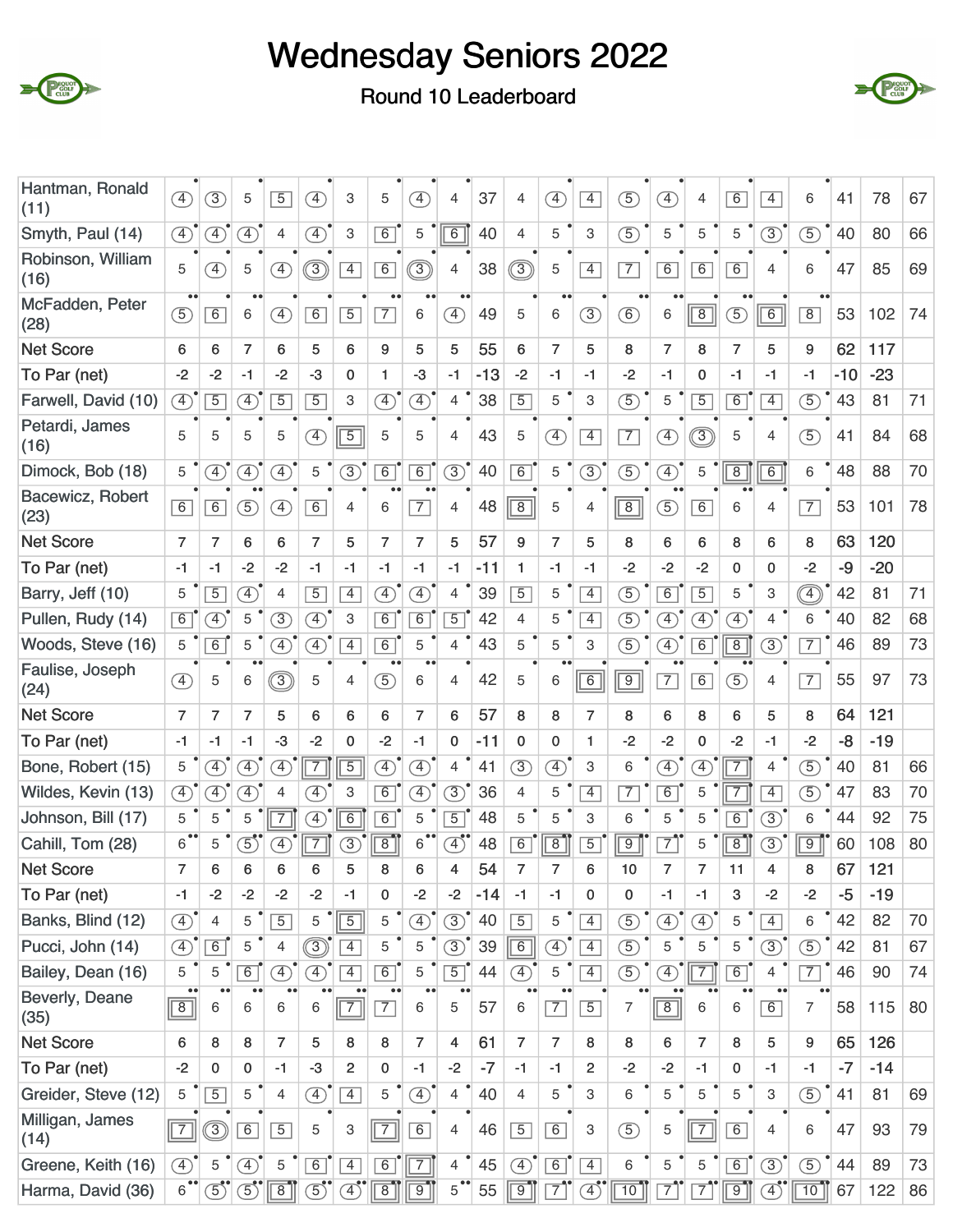



| <b>Net Score</b>             | $\overline{ }$ | 5           | 6            | 8              | 6              | 5              | 9              | 8                               | 6           | 60             |                | 9        | 5              | 9              | 8              | 8            | 9            | 4              | 8              | 67       | 127            |                |
|------------------------------|----------------|-------------|--------------|----------------|----------------|----------------|----------------|---------------------------------|-------------|----------------|----------------|----------|----------------|----------------|----------------|--------------|--------------|----------------|----------------|----------|----------------|----------------|
| To Par (net)                 | $-1$           | -3          | $-2$         | $\mathbf{0}$   | $-2$           | $-1$           |                | $\mathbf{0}$                    | $\mathbf 0$ | $-8$           | $-1$           |          | -1             | $-1$           | 0              | $\mathbf{0}$ |              | $-2$           | $-2$           | $-5$     | $-13$          |                |
| <b>Banks, George</b><br>(12) | $\overline{4}$ | 4           | 5            | $\overline{5}$ | 5              | $\overline{5}$ | 5              | $\mathcal{A}$                   | $\sqrt{3}$  | 40             | $\overline{5}$ | 5        | $\overline{4}$ | $\overline{5}$ | $\mathcal{F}$  | $\sim$       | 5            | $\overline{4}$ | 6              | 42       | 82             | 70             |
| Schmidt, David<br>(14)       | $\boxed{4}$    | $\boxed{4}$ | 5            | 6              | 5              | 4              | 5              | 6                               | 3           | 42             | $\overline{6}$ | 5        | 3              | $\overline{5}$ | 5              | 5            | 5            | 4              | 5              | 43       | 85             | 71             |
| Dimock, Blind (18)           |                |             |              |                |                |                |                |                                 |             | $\overline{0}$ |                |          |                |                |                |              |              |                |                | $\Omega$ | $\overline{0}$ | $\overline{0}$ |
| Pelt, John (22)              | 5              | 6           | 6            | 6              | $\overline{6}$ | 5              | $\overline{7}$ | $\bullet\bullet$<br>$6^{\circ}$ | 4           | 51             | 5              | 5        | $\overline{5}$ | 6              | $\overline{5}$ | 5            | 6            | $\overline{3}$ | $\overline{7}$ | 47       | 98             | 76             |
| <b>Net Score</b>             | 6              | 7           | 8            | 10             | 8              | 8              | 8              |                                 | 4           | 66             | 9              | 8        |                | 8              | 6              |              | 8            | 5              | 9              | 67       | 133            |                |
| To Par (net)                 | $-2$           | $-1$        | $\mathbf{0}$ | $\overline{2}$ | $\mathbf{0}$   | $\mathcal{P}$  | 0              | -1                              | $-2$        | $-2$           |                | $\Omega$ |                | $-2$           | $-2$           | $-1$         | $\mathbf{0}$ | $-1$           | $-1$           | $-5$     | $-7$           |                |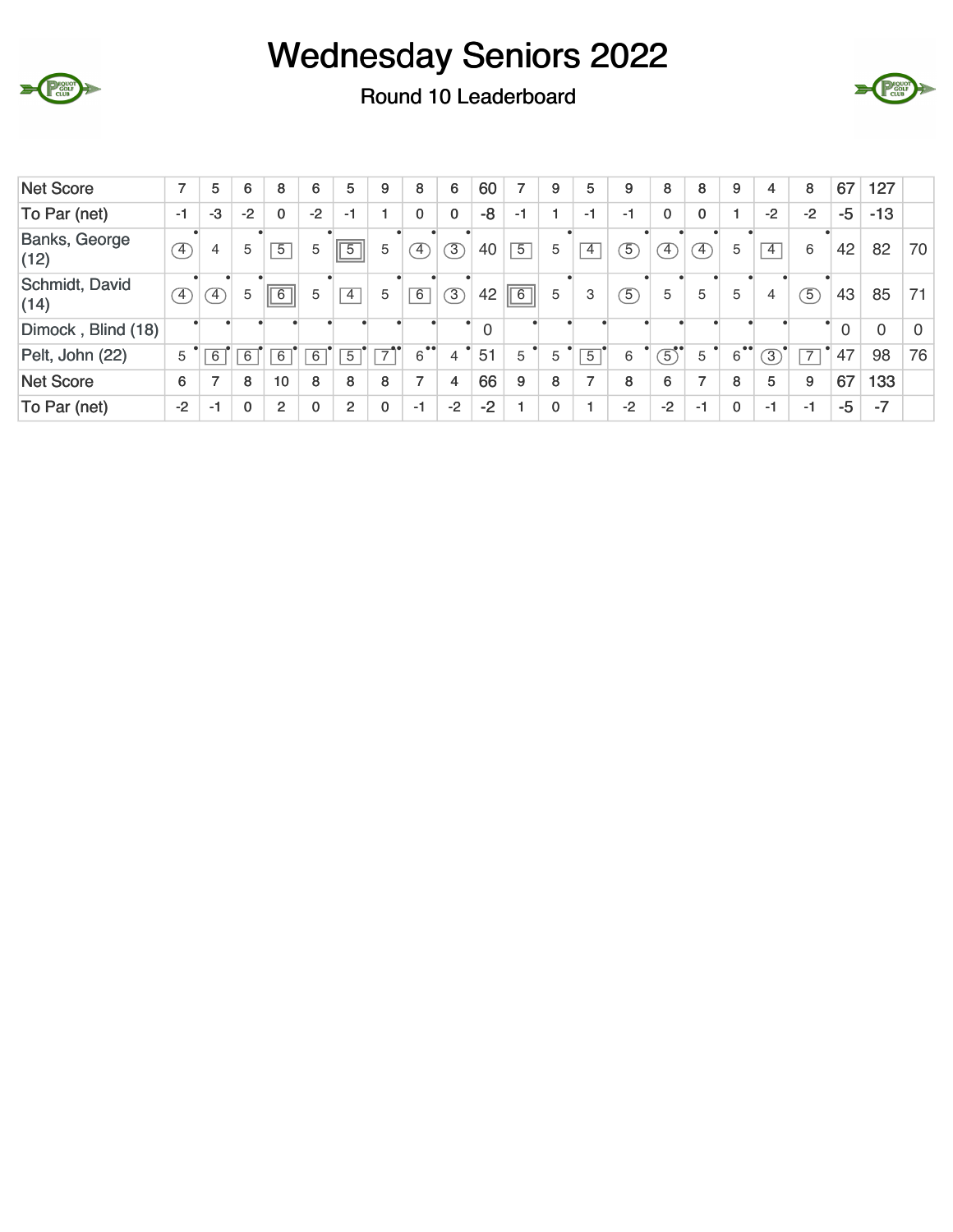

### Round 10 Leaderboard



#### Gross Skins - Gross Skins

| Foursome                |                                                                                                                                                                                                                                                                                                                                                                                                                                                                                                                                                                                                       |                                             |  |   |                |                                                                                            |   |                                                   | <b>Skins Purse</b>                                                                         |         |         |    |    |                                                                                                      | <b>Details</b> |   |   |   |   |                |                                                          |
|-------------------------|-------------------------------------------------------------------------------------------------------------------------------------------------------------------------------------------------------------------------------------------------------------------------------------------------------------------------------------------------------------------------------------------------------------------------------------------------------------------------------------------------------------------------------------------------------------------------------------------------------|---------------------------------------------|--|---|----------------|--------------------------------------------------------------------------------------------|---|---------------------------------------------------|--------------------------------------------------------------------------------------------|---------|---------|----|----|------------------------------------------------------------------------------------------------------|----------------|---|---|---|---|----------------|----------------------------------------------------------|
| <b>Pequot Golf Club</b> |                                                                                                                                                                                                                                                                                                                                                                                                                                                                                                                                                                                                       | Dias, Don + Wright, Leonard + Boots, Bill   |  |   |                |                                                                                            |   |                                                   | 5                                                                                          | \$37.50 |         |    |    |                                                                                                      | Gross 8 on 14  |   |   |   |   |                | Gross 6 on 2, Gross 8 on 3, Gross 7 on 4, Gross 8 on 11, |
| <b>Pequot Golf Club</b> |                                                                                                                                                                                                                                                                                                                                                                                                                                                                                                                                                                                                       |                                             |  |   |                |                                                                                            |   | Hantman, Ronald + Smyth, Paul + Robinson, William | 3                                                                                          | \$22.50 |         |    |    | Gross 6 on 6, Gross 7 on 8, Gross 7 on 10                                                            |                |   |   |   |   |                |                                                          |
| <b>Pequot Golf Club</b> |                                                                                                                                                                                                                                                                                                                                                                                                                                                                                                                                                                                                       | Banks, George + Schmidt, David + Pelt, John |  |   |                |                                                                                            |   |                                                   | 2                                                                                          | \$15.00 |         |    |    | Gross 10 on 7, Gross 6 on 9                                                                          |                |   |   |   |   |                |                                                          |
|                         |                                                                                                                                                                                                                                                                                                                                                                                                                                                                                                                                                                                                       |                                             |  |   |                |                                                                                            |   |                                                   | Total Purse Allocated: \$75.00                                                             |         |         |    |    |                                                                                                      |                |   |   |   |   |                |                                                          |
|                         |                                                                                                                                                                                                                                                                                                                                                                                                                                                                                                                                                                                                       | Hole Par Score                              |  |   |                | Won                                                                                        |   |                                                   |                                                                                            |         |         |    |    | <b>Tie</b>                                                                                           |                |   |   |   |   |                |                                                          |
| 1                       | 8<br>4<br>6<br>Dias, Don + Wright, Leonard + Boots, Bill<br>4<br>4<br>8<br>Dias, Don + Wright, Leonard + Boots, Bill<br>$\overline{7}$<br>Dias, Don + Wright, Leonard + Boots, Bill<br>4<br>7<br>4<br>Hantman, Ronald + Smyth, Paul +<br>6<br>3<br>Robinson, William<br>Banks, George + Schmidt, David + Pelt,<br>10<br>4<br>John<br>Hantman, Ronald + Smyth, Paul +<br>$\overline{7}$<br>4<br>Robinson, William<br>Banks, George + Schmidt, David + Pelt,<br>6<br>3<br>John<br>Hantman, Ronald + Smyth, Paul +<br>7<br>4<br>Robinson, William<br>8<br>4<br>Dias, Don + Wright, Leonard + Boots, Bill |                                             |  |   |                | Banks, George + Schmidt, David + Pelt, John, Dias, Don + Wright, Leonard + Boots, Bill and |   |                                                   |                                                                                            |         | 1 other |    |    |                                                                                                      |                |   |   |   |   |                |                                                          |
| 2                       |                                                                                                                                                                                                                                                                                                                                                                                                                                                                                                                                                                                                       |                                             |  |   |                |                                                                                            |   |                                                   |                                                                                            |         |         |    |    |                                                                                                      |                |   |   |   |   |                |                                                          |
| 3                       |                                                                                                                                                                                                                                                                                                                                                                                                                                                                                                                                                                                                       |                                             |  |   |                |                                                                                            |   |                                                   |                                                                                            |         |         |    |    |                                                                                                      |                |   |   |   |   |                |                                                          |
| 4                       |                                                                                                                                                                                                                                                                                                                                                                                                                                                                                                                                                                                                       |                                             |  |   |                |                                                                                            |   |                                                   |                                                                                            |         |         |    |    |                                                                                                      |                |   |   |   |   |                |                                                          |
| 5                       |                                                                                                                                                                                                                                                                                                                                                                                                                                                                                                                                                                                                       |                                             |  |   |                |                                                                                            |   |                                                   |                                                                                            |         |         |    |    | Hantman, Ronald + Smyth, Paul + Robinson, William and Pucci, John + Bailey, Dean +<br>Beverly, Deane |                |   |   |   |   |                |                                                          |
| 6                       |                                                                                                                                                                                                                                                                                                                                                                                                                                                                                                                                                                                                       |                                             |  |   |                |                                                                                            |   |                                                   |                                                                                            |         |         |    |    |                                                                                                      |                |   |   |   |   |                |                                                          |
| 7                       |                                                                                                                                                                                                                                                                                                                                                                                                                                                                                                                                                                                                       |                                             |  |   |                |                                                                                            |   |                                                   |                                                                                            |         |         |    |    |                                                                                                      |                |   |   |   |   |                |                                                          |
| 8                       |                                                                                                                                                                                                                                                                                                                                                                                                                                                                                                                                                                                                       |                                             |  |   |                |                                                                                            |   |                                                   |                                                                                            |         |         |    |    |                                                                                                      |                |   |   |   |   |                |                                                          |
| 9                       |                                                                                                                                                                                                                                                                                                                                                                                                                                                                                                                                                                                                       |                                             |  |   |                |                                                                                            |   |                                                   |                                                                                            |         |         |    |    |                                                                                                      |                |   |   |   |   |                |                                                          |
| 10                      |                                                                                                                                                                                                                                                                                                                                                                                                                                                                                                                                                                                                       |                                             |  |   |                |                                                                                            |   |                                                   |                                                                                            |         |         |    |    |                                                                                                      |                |   |   |   |   |                |                                                          |
| 11                      |                                                                                                                                                                                                                                                                                                                                                                                                                                                                                                                                                                                                       |                                             |  |   |                |                                                                                            |   |                                                   |                                                                                            |         |         |    |    |                                                                                                      |                |   |   |   |   |                |                                                          |
| 12                      | 3                                                                                                                                                                                                                                                                                                                                                                                                                                                                                                                                                                                                     | 7                                           |  |   |                |                                                                                            |   |                                                   |                                                                                            |         |         |    |    | Banks, George + Schmidt, David + Pelt, John and Hantman, Ronald + Smyth, Paul +<br>Robinson, William |                |   |   |   |   |                |                                                          |
| 13                      | 5                                                                                                                                                                                                                                                                                                                                                                                                                                                                                                                                                                                                     | 10                                          |  |   |                |                                                                                            |   |                                                   | Banks, George + Schmidt, David + Pelt, John, Dias, Don + Wright, Leonard + Boots, Bill and |         |         |    |    | 2 other                                                                                              |                |   |   |   |   |                |                                                          |
| 14                      | 4                                                                                                                                                                                                                                                                                                                                                                                                                                                                                                                                                                                                     | 8                                           |  |   |                |                                                                                            |   | Dias, Don + Wright, Leonard + Boots, Bill         |                                                                                            |         |         |    |    |                                                                                                      |                |   |   |   |   |                |                                                          |
| 15                      | 4                                                                                                                                                                                                                                                                                                                                                                                                                                                                                                                                                                                                     | 9                                           |  |   |                |                                                                                            |   |                                                   |                                                                                            |         |         |    |    | Banks, George + Schmidt, David + Pelt, John and Hantman, Ronald + Smyth, Paul +<br>Robinson, William |                |   |   |   |   |                |                                                          |
| 16                      | 4                                                                                                                                                                                                                                                                                                                                                                                                                                                                                                                                                                                                     | 10                                          |  |   |                |                                                                                            |   |                                                   | Banks, George + Schmidt, David + Pelt, John and Dias, Don + Wright, Leonard + Boots, Bill  |         |         |    |    |                                                                                                      |                |   |   |   |   |                |                                                          |
| 17                      | 3                                                                                                                                                                                                                                                                                                                                                                                                                                                                                                                                                                                                     | 7                                           |  |   |                |                                                                                            |   |                                                   | Banks, George + Schmidt, David + Pelt, John, Hantman, Ronald + Smyth, Paul + Robinson,     |         |         |    |    | William and 1 other                                                                                  |                |   |   |   |   |                |                                                          |
| 18                      | 5                                                                                                                                                                                                                                                                                                                                                                                                                                                                                                                                                                                                     | 11                                          |  |   |                |                                                                                            |   |                                                   |                                                                                            |         |         |    |    | Banks, George + Schmidt, David + Pelt, John and Hantman, Ronald + Smyth, Paul +<br>Robinson, William |                |   |   |   |   |                |                                                          |
|                         |                                                                                                                                                                                                                                                                                                                                                                                                                                                                                                                                                                                                       |                                             |  | 1 | $\overline{c}$ | 3                                                                                          | 4 | 5<br>6                                            | 7                                                                                          | 8<br>9  | Out     | 10 | 11 | $12$ 13 14                                                                                           |                |   |   |   |   |                | 15 16 17 18 In Total                                     |
|                         |                                                                                                                                                                                                                                                                                                                                                                                                                                                                                                                                                                                                       |                                             |  |   |                |                                                                                            |   | Dias, Don + Wright, Leonard + Boots, Bill         |                                                                                            |         |         |    |    |                                                                                                      |                |   |   |   |   |                |                                                          |
| Boots, Bill             |                                                                                                                                                                                                                                                                                                                                                                                                                                                                                                                                                                                                       |                                             |  | 5 | $\overline{5}$ |                                                                                            |   | $\overline{4}$<br>6                               | 6                                                                                          | 6<br>4  | 3       | 7  |    | $6\phantom{1}$<br>$\overline{7}$                                                                     | 4              | 5 | 6 | 4 | 6 | $\overline{2}$ | 5                                                        |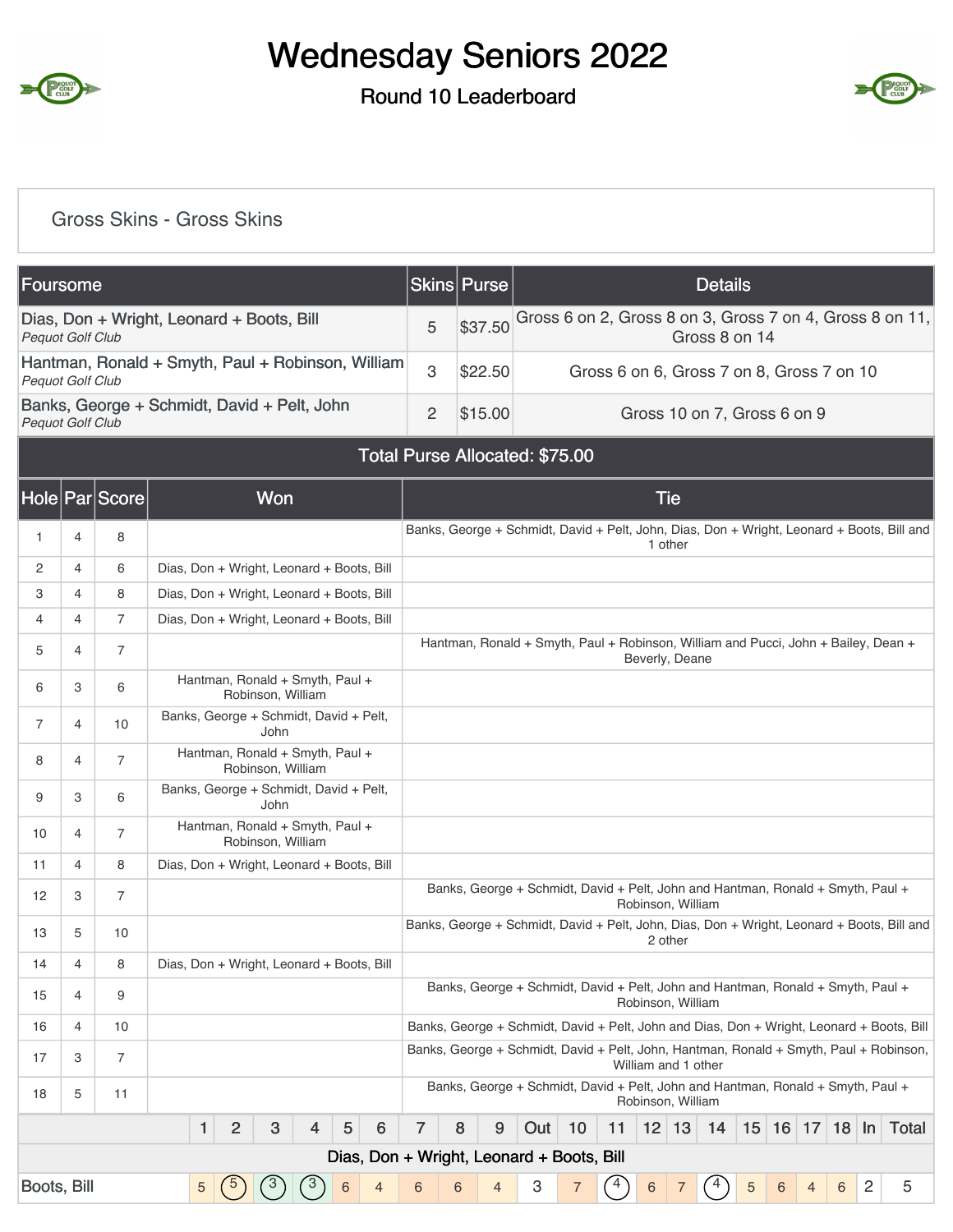





| Wright, Leonard                 | 4              | $\sqrt{3}$     | $\begin{bmatrix} 5 \end{bmatrix}$ | $4^{\circ}$             | 4                         | $\overline{4}$ | $\overline{7}$        | $\overline{7}$     | $\overline{4}$                                    | $\mathbf{3}$        | $6\phantom{1}6$         | $\sqrt{4}$     | $\overline{4}$ | 5              | $\sqrt{5}$     | 6              | 5           | 5               | $\overline{7}$ | $\overline{c}$      | 5                         |
|---------------------------------|----------------|----------------|-----------------------------------|-------------------------|---------------------------|----------------|-----------------------|--------------------|---------------------------------------------------|---------------------|-------------------------|----------------|----------------|----------------|----------------|----------------|-------------|-----------------|----------------|---------------------|---------------------------|
| Dias, Don                       | 4              | $\sqrt{3}$     | $\sqrt{5}$                        | $\sqrt{6}$              | $\overline{4}$            | $\overline{4}$ | 5                     | $6\phantom{1}$     | $\overline{4}$                                    | 3                   | 3                       | $\widehat{4}$  | $\overline{4}$ | 5              | $\widehat{4}$  | 5              | 5           | $\overline{4}$  | $6\phantom{1}$ | $\overline{c}$      | 5                         |
| <b>Gross Score</b>              | 8              | 6              | $\widehat{8}$                     | $\widehat{\mathcal{T}}$ | 8                         | 8              | 11                    | 12                 | 8                                                 | $\mathbf{3}$        | 9                       | $\circledast$  | 8              | 10             | $\circledast$  | 10             | $10$        | 8               | 12             | $\overline{2}$      | 5                         |
|                                 |                |                |                                   |                         |                           |                |                       |                    | Hantman, Ronald + Smyth, Paul + Robinson, William |                     |                         |                |                |                |                |                |             |                 |                |                     |                           |
| Robinson, William               | 5              | 4              | 5                                 | 4                       | $\ensuremath{\mathsf{3}}$ | $\binom{4}{ }$ | $\,6\,$               | (3)                | $\overline{4}$                                    | 2                   | $\binom{3}{ }$          | 5              | $\overline{4}$ | $\overline{7}$ | $6\phantom{a}$ | $\,6\,$        | $\,6$       | $\overline{4}$  | 6              | 1                   | $\ensuremath{\mathsf{3}}$ |
| Smyth, Paul                     | $\overline{4}$ | $\overline{4}$ | 4                                 | $\overline{4}$          | $\overline{4}$            | $\mathcal{F}$  | $\,6\,$               | $\binom{5}{ }$     | $\,6\,$                                           | $\overline{c}$      | $\binom{4}{ }$          | 5              | 3              | 5              | 5              | 5              | 5           | 3               | 5              | $\mathbf{1}$        | $\ensuremath{\mathsf{3}}$ |
| Hantman, Ronald                 | 4              | 3              | 5                                 | 5                       | $\overline{4}$            | 3)             | $\overline{5}$        | $\binom{4}{}$      | $\overline{4}$                                    | $\overline{2}$      | $\binom{4}{}$           | $\overline{4}$ | $\overline{4}$ | 5              | $\overline{4}$ | 4              | 6           | $\overline{4}$  | 6              | 1                   | $\ensuremath{\mathsf{3}}$ |
| <b>Gross Score</b>              | 8              | $\overline{7}$ | 9                                 | 8                       | $\overline{7}$            | $\bigcirc$     | 11                    | $\curvearrowright$ | 8                                                 | $\overline{2}$      | $\widehat{\mathcal{T}}$ | 9              | $\overline{7}$ | 10             | 9              | $9\,$          | 11          | $\overline{7}$  | 11             | $\mathbf{1}$        | $\mathbf{3}$              |
|                                 |                |                |                                   |                         |                           |                |                       |                    | Banks, George + Schmidt, David + Pelt, John       |                     |                         |                |                |                |                |                |             |                 |                |                     |                           |
| Pelt, John                      | 5              | 6              | $6\phantom{1}$                    | 6                       | 6                         | $\sqrt{5}$     | $\sqrt{2}$            | $\,6\,$            | 4                                                 | $\overline{2}$      | 5                       | 5              | 5              | $6\phantom{1}$ | 5              | $\sqrt{5}$     | $\,6$       | 3               | $\overline{7}$ | $\mathbf 0$         | $\overline{2}$            |
| Schmidt, David                  | $\overline{4}$ | 4              | 5                                 | 6                       | 5                         | $\overline{4}$ | (5)                   | $6\phantom{a}$     | $\mathcal{F}$                                     | $\overline{2}$      | $\,6$                   | 5              | 3              | 5              | 5              | 5              | 5           | $\overline{4}$  | 5              | $\mathbf 0$         | $\overline{c}$            |
| Banks, George                   | 4              | 4              | 5                                 | 5                       | 5                         | $\sqrt{5}$     | $\binom{5}{ }$        | $\overline{4}$     | $\circ$                                           | $\overline{2}$      | 5                       | 5              | $\overline{4}$ | 5              | $\overline{4}$ | 4              | 5           | $\overline{4}$  | $6\,$          | 0                   | $\overline{c}$            |
| <b>Gross Score</b>              | 8              | 8              | 10                                | 11                      | $10$                      | 9              | (10)                  | 10                 | $\widehat{6}$                                     | $\overline{2}$      | 10                      | 10             | 7              | 10             | 9              | 9              | 10          | $\overline{7}$  | 11             | $\mathbf 0$         | $\overline{2}$            |
|                                 |                |                |                                   |                         |                           |                |                       |                    |                                                   |                     |                         |                |                |                |                |                |             |                 |                |                     |                           |
| <b>Gross Score</b>              | 0              | 0              | $\mathbf 0$                       | 0                       | $\pmb{0}$                 | $\pmb{0}$      | 0                     | 0                  | 0                                                 |                     | $\mathbf 0$             | $\mathbf 0$    | $\pmb{0}$      | $\mathbf 0$    | $\mathbf 0$    | $\pmb{0}$      | 0           | $\pmb{0}$       | $\mathbf 0$    |                     |                           |
|                                 |                |                |                                   |                         |                           |                |                       |                    |                                                   |                     |                         |                |                |                |                |                |             |                 |                |                     |                           |
| <b>Gross Score</b>              | $\pmb{0}$      | 0              | 0                                 | 0                       | $\mathbf 0$               | $\pmb{0}$      | 0                     | $\mathbf 0$        | 0                                                 |                     | $\pmb{0}$               | $\mathbf 0$    | $\pmb{0}$      | $\mathbf 0$    | $\mathbf 0$    | 0              | $\pmb{0}$   | $\pmb{0}$       | $\mathbf 0$    |                     |                           |
|                                 |                |                |                                   |                         |                           |                |                       |                    | Pucci, John + Bailey, Dean + Beverly, Deane       |                     |                         |                |                |                |                |                |             |                 |                |                     |                           |
| Beverly, Deane                  | 8              | 6              | 6                                 | 6                       | 6                         | $\overline{7}$ | $\overline{7}$        | 6                  | 5                                                 | 0                   | 6                       | $\overline{7}$ | 5              | $\overline{7}$ | 8              | $\,$ 6 $\,$    | 6           | $6\phantom{1}6$ | $\overline{7}$ | $\mathbf 0$         | $\mathbf 0$               |
| Bailey, Dean                    | 5              | 5              | 6                                 | $\overline{4}$          | $\overline{4}$            | $\overline{4}$ | $\,6$                 | 5                  | 5                                                 | $\mathbf 0$         | $\overline{4}$          | 5              | $\overline{4}$ | 5              | $\overline{4}$ | $\overline{7}$ | 6           | $\overline{4}$  | $\overline{7}$ | $\mathbf 0$         | $\mathbf 0$               |
| Pucci, John                     | $\overline{4}$ | 6              | 5                                 | $\overline{4}$          | 3                         | $\overline{4}$ | 5                     | 5                  | 3                                                 | $\mathbf 0$         | 6                       | $\overline{4}$ | $\overline{4}$ | 5              | 5              | 5              | 5           | 3               | 5              | $\mathbf 0$         | $\mathbf 0$               |
| <b>Gross Score</b>              | 9              | 11             | 11                                | 8                       | $\overline{7}$            | 8              | 11                    | 10                 | 8                                                 | $\mathbf 0$         | 10                      | 9              | 8              | 10             | 9              | 11             | 11          | $\overline{7}$  | 12             | $\mathbf 0$         | $\mathbf 0$               |
|                                 |                |                |                                   |                         |                           |                |                       |                    | van Yperen, Nico                                  |                     |                         |                |                |                |                |                |             |                 |                |                     |                           |
| van Yperen, Nico                | $\bf8$         | $\,6$          | 5                                 | 8                       | 4                         | $\sqrt{5}$     | 5                     | 4                  | 5                                                 | 0                   | $\overline{7}$          | 9              | 4              | $\,6$          | $\overline{7}$ | 7              | 5           | 4               | $\overline{7}$ | $\mathsf{O}\xspace$ | $\mathbf 0$               |
| <b>Gross Score</b>              | 0              | 0              | 0                                 | $\mathbf 0$             | $\mathbf 0$               | 0              | 0                     | 0                  | $\pmb{0}$                                         |                     | 0                       | 0              | $\bf{0}$       | $\pmb{0}$      | $\mathbf 0$    | 0              | $\mathbf 0$ | $\bf{0}$        | $\bf{0}$       |                     |                           |
|                                 |                |                |                                   |                         |                           |                |                       |                    | Greider, Steve                                    |                     |                         |                |                |                |                |                |             |                 |                |                     |                           |
| Greider, Steve                  | 5              | 5              | 5                                 | 4                       | 4                         | $\overline{4}$ | 5                     | $\overline{4}$     | $\overline{4}$                                    | $\mathsf{O}\xspace$ | 4                       | 5              | 3              | 6              | 5              | $\sqrt{5}$     | 5           | 3               | 5              | 0                   | $\mathbf 0$               |
| <b>Gross Score</b>              | 0              | 0              | 0                                 | 0                       | $\pmb{0}$                 | 0              | 0                     | 0                  | 0                                                 |                     | $\mathbf 0$             | $\mathbf 0$    | $\mathbf 0$    | $\mathbf 0$    | $\mathbf 0$    | $\mathbf 0$    | 0           | $\pmb{0}$       | $\mathbf 0$    |                     |                           |
|                                 |                |                |                                   |                         |                           |                |                       |                    | Bacewicz, Robert                                  |                     |                         |                |                |                |                |                |             |                 |                |                     |                           |
| Bacewicz, Robert                | 6              | $6\,$          | 5                                 | 4                       | 6                         | $\overline{4}$ | 6                     | $\overline{7}$     | $\overline{4}$                                    | $\mathbf 0$         | 8                       | $\sqrt{5}$     | $\overline{4}$ | $\,8\,$        | 5              | $6\phantom{1}$ | 6           | $\overline{4}$  | $\overline{7}$ | $\mathbf 0$         | $\mathbf 0$               |
| <b>Gross Score</b>              | 0              | 0              | 0                                 | 0                       | 0                         | 0              | 0                     | 0                  | 0                                                 |                     | 0                       | 0              | 0              | $\mathbf 0$    | 0              | 0              | $\mathbf 0$ | $\mathbf 0$     | $\mathbf 0$    |                     |                           |
| <b>Starting Hole Start Hole</b> |                |                |                                   |                         |                           |                | Eagle or Better Eagle |                    |                                                   | <b>Birdie</b>       | Par                     |                | Bogey          |                |                |                |             |                 |                |                     |                           |

Double Bogey or Worse Dbl. Bogey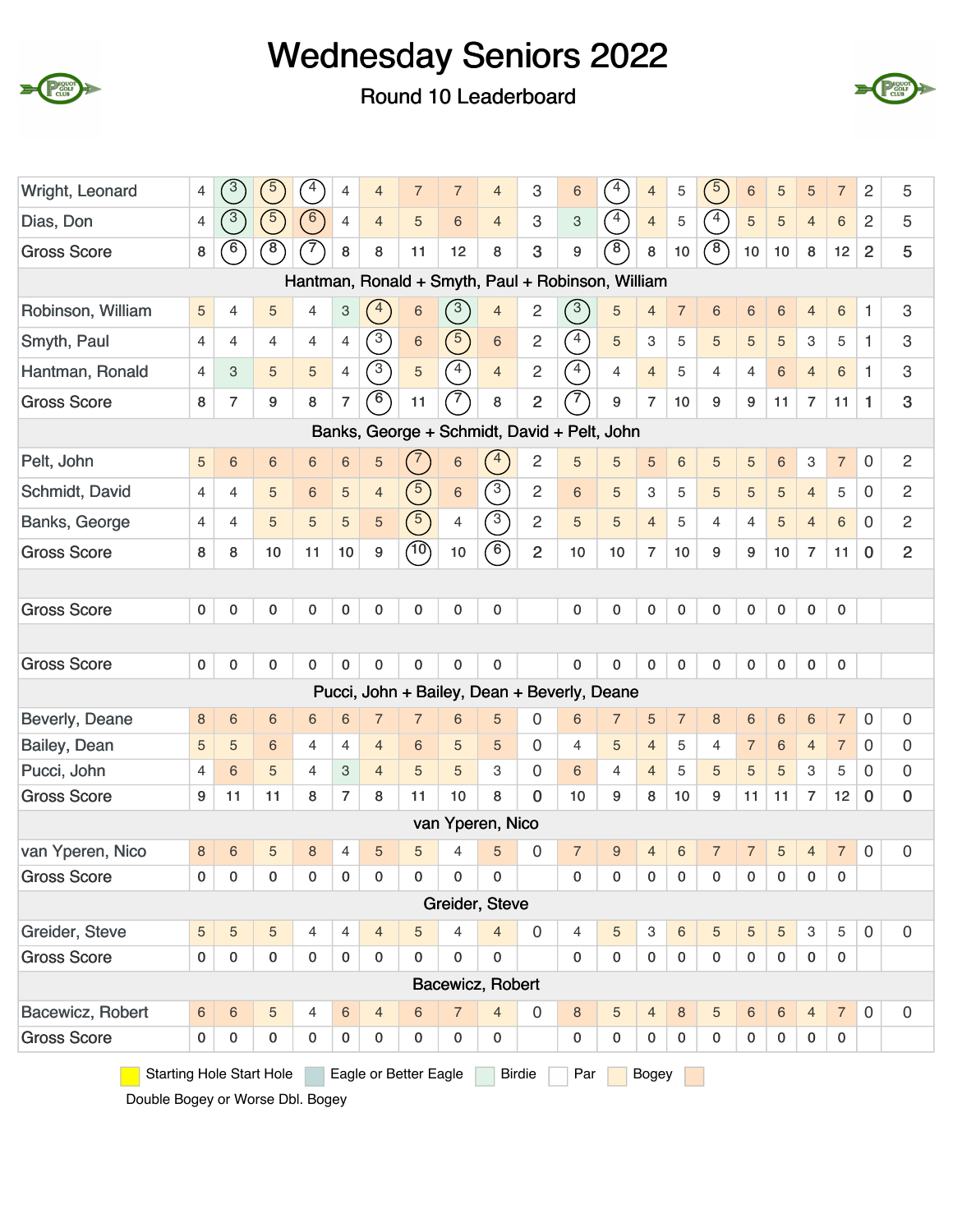



| Foursome                |   |                    |                                                                      |   |                |   |   |   |   |   |   |   |                                 | <b>Skins</b> | <b>Purse</b>                                                                                                                                |    |                         |    |    |            | <b>Details</b> |                                     |       |  |
|-------------------------|---|--------------------|----------------------------------------------------------------------|---|----------------|---|---|---|---|---|---|---|---------------------------------|--------------|---------------------------------------------------------------------------------------------------------------------------------------------|----|-------------------------|----|----|------------|----------------|-------------------------------------|-------|--|
| <b>Pequot Golf Club</b> |   |                    | Reynolds, Richard + Giannelli, Tom + Bruno, Ed + van Yperen, Nico    |   |                |   |   |   |   |   |   |   |                                 | 3            | \$123.75                                                                                                                                    |    |                         |    |    |            |                | Net 5 on 8, Net 3 on 9, Net 4 on 12 |       |  |
| <b>Pequot Golf Club</b> |   |                    | Dias, Don + Wright, Leonard + Boots, Bill + Lacz, Peter              |   |                |   |   |   |   |   |   |   |                                 | 1            | \$41.25                                                                                                                                     |    |                         |    |    | Net 4 on 2 |                |                                     |       |  |
|                         |   |                    |                                                                      |   |                |   |   |   |   |   |   |   | Total Purse Allocated: \$165.00 |              |                                                                                                                                             |    |                         |    |    |            |                |                                     |       |  |
|                         |   | Hole   Par   Score |                                                                      |   | Won            |   |   |   |   |   |   |   |                                 |              |                                                                                                                                             |    | <b>Tie</b>              |    |    |            |                |                                     |       |  |
| 1                       | 4 | 6                  |                                                                      |   |                |   |   |   |   |   |   |   |                                 |              | Banks, George + Schmidt, David + Pelt, John, Dias, Don + Wright, Leonard + Boots, Bill +                                                    |    | Lacz, Peter and 1 other |    |    |            |                |                                     |       |  |
| 2                       | 4 | 4                  | Dias, Don + Wright, Leonard + Boots, Bill +                          |   | Lacz, Peter    |   |   |   |   |   |   |   |                                 |              |                                                                                                                                             |    |                         |    |    |            |                |                                     |       |  |
| 3                       | 4 | 6                  |                                                                      |   |                |   |   |   |   |   |   |   |                                 |              | Bone, Robert + Wildes, Kevin + Johnson, Bill + Cahill, Tom, Dias, Don + Wright, Leonard +<br>Boots, Bill + Lacz, Peter and 3 other          |    |                         |    |    |            |                |                                     |       |  |
| 4                       | 4 | 5                  |                                                                      |   |                |   |   |   |   |   |   |   |                                 |              | Barry, Jeff + Pullen, Rudy + Woods, Steve + Faulise, Joseph and Dias, Don + Wright,<br>Leonard + Boots, Bill + Lacz, Peter                  |    |                         |    |    |            |                |                                     |       |  |
| 5                       | 4 | 5                  |                                                                      |   |                |   |   |   |   |   |   |   |                                 |              | Pucci, John + Bailey, Dean + Beverly, Deane and Smyth, Paul + Robinson, William +                                                           |    | McFadden, Peter         |    |    |            |                |                                     |       |  |
| 6                       | З | 5                  |                                                                      |   |                |   |   |   |   |   |   |   |                                 |              | Bone, Robert + Wildes, Kevin + Johnson, Bill + Cahill, Tom, Farwell, David + Petardi,<br>James + Dimock, Bob + Bacewicz, Robert and 1 other |    |                         |    |    |            |                |                                     |       |  |
| 7                       | 4 | 6                  |                                                                      |   |                |   |   |   |   |   |   |   |                                 |              | Barry, Jeff + Pullen, Rudy + Woods, Steve + Faulise, Joseph and Reynolds, Richard +<br>Giannelli, Tom + Bruno, Ed + van Yperen, Nico        |    |                         |    |    |            |                |                                     |       |  |
| 8                       | 4 | 5                  | Reynolds, Richard + Giannelli, Tom +<br>Bruno, Ed + van Yperen, Nico |   |                |   |   |   |   |   |   |   |                                 |              |                                                                                                                                             |    |                         |    |    |            |                |                                     |       |  |
| 9                       | 3 | 3                  | Reynolds, Richard + Giannelli, Tom +<br>Bruno, Ed + van Yperen, Nico |   |                |   |   |   |   |   |   |   |                                 |              |                                                                                                                                             |    |                         |    |    |            |                |                                     |       |  |
| 10                      | 4 | 6                  |                                                                      |   |                |   |   |   |   |   |   |   |                                 |              | Dias, Don + Wright, Leonard + Boots, Bill + Lacz, Peter and Smyth, Paul + Robinson,<br>William + McFadden, Peter                            |    |                         |    |    |            |                |                                     |       |  |
| 11                      | 4 | 6                  |                                                                      |   |                |   |   |   |   |   |   |   |                                 |              | Dias, Don + Wright, Leonard + Boots, Bill + Lacz, Peter and Reynolds, Richard + Giannelli,<br>Tom + Bruno, Ed + van Yperen, Nico            |    |                         |    |    |            |                |                                     |       |  |
| 12                      | 3 | 4                  | Reynolds, Richard + Giannelli, Tom +<br>Bruno, Ed + van Yperen, Nico |   |                |   |   |   |   |   |   |   |                                 |              |                                                                                                                                             |    |                         |    |    |            |                |                                     |       |  |
| 13                      | 5 | 8                  |                                                                      |   |                |   |   |   |   |   |   |   |                                 |              | Banks, George + Schmidt, David + Pelt, John, Barry, Jeff + Pullen, Rudy + Woods, Steve +<br>Faulise, Joseph and 5 other                     |    |                         |    |    |            |                |                                     |       |  |
| 14                      | 4 | 6                  |                                                                      |   |                |   |   |   |   |   |   |   |                                 |              | Banks, George + Schmidt, David + Pelt, John, Barry, Jeff + Pullen, Rudy + Woods, Steve +<br>Faulise, Joseph and 2 other                     |    |                         |    |    |            |                |                                     |       |  |
| 15                      | 4 | 6                  |                                                                      |   |                |   |   |   |   |   |   |   |                                 |              | Farwell, David + Petardi, James + Dimock, Bob + Bacewicz, Robert and Reynolds, Richard<br>+ Giannelli, Tom + Bruno, Ed + van Yperen, Nico   |    |                         |    |    |            |                |                                     |       |  |
| 16                      | 4 | 6                  |                                                                      |   |                |   |   |   |   |   |   |   |                                 |              | Barry, Jeff + Pullen, Rudy + Woods, Steve + Faulise, Joseph and Reynolds, Richard +<br>Giannelli, Tom + Bruno, Ed + van Yperen, Nico        |    |                         |    |    |            |                |                                     |       |  |
| 17                      | 3 | 4                  |                                                                      |   |                |   |   |   |   |   |   |   |                                 |              | Bone, Robert + Wildes, Kevin + Johnson, Bill + Cahill, Tom and Greider, Steve + Milligan,<br>James + Greene, Keith + Harma, David           |    |                         |    |    |            |                |                                     |       |  |
| 18                      | 5 | 8                  |                                                                      |   |                |   |   |   |   |   |   |   |                                 |              | Barry, Jeff + Pullen, Rudy + Woods, Steve + Faulise, Joseph, Bone, Robert + Wildes, Kevin<br>+ Johnson, Bill + Cahill, Tom and 2 other      |    |                         |    |    |            |                |                                     |       |  |
|                         |   |                    |                                                                      | 1 | $\overline{c}$ | 3 | 4 | 5 | 6 | 7 | 8 | 9 | Out                             | 10           | 11                                                                                                                                          | 12 | 13                      | 14 | 15 | 16         |                | $17$ 18 In                          | Total |  |
|                         |   |                    |                                                                      |   |                |   |   |   |   |   |   |   |                                 |              | Reynolds, Richard + Giannelli, Tom + Bruno, Ed + van Yperen, Nico                                                                           |    |                         |    |    |            |                |                                     |       |  |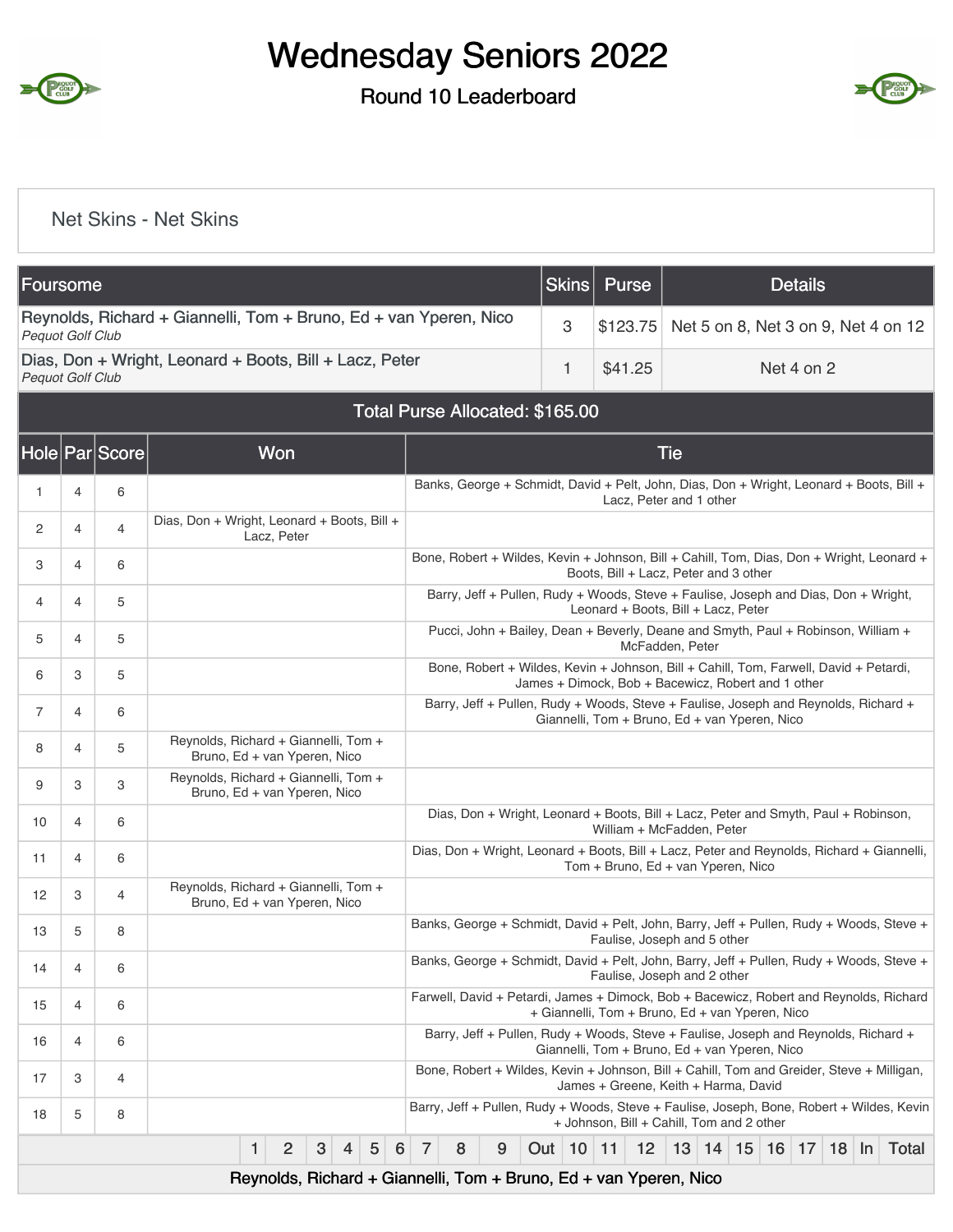



| van Yperen, Nico (36)  | 8              | 6                | 5              |                |                | 5                         | 5              |                                             |                   | 2              |                           | 9              |                                                             | 6               |                |                | 5               | 4                         | 7              | 1.             | 3                   |
|------------------------|----------------|------------------|----------------|----------------|----------------|---------------------------|----------------|---------------------------------------------|-------------------|----------------|---------------------------|----------------|-------------------------------------------------------------|-----------------|----------------|----------------|-----------------|---------------------------|----------------|----------------|---------------------|
| Bruno, Ed (15)         | 5              | 5                | 4              | 5              | 5              | $\overline{4}$            | 4              |                                             |                   | 2              | 5                         | 5              | $\left(3\right)$                                            | 5               | 5              | 5              | 5               | $\overline{4}$            | 6              | 1              | 3                   |
| Giannelli, Tom (15)    | 5              | $\overline{4}$   | 5              | 5              | $\overline{7}$ | $\overline{4}$            |                |                                             | 3                 | $\overline{c}$ | 4                         | 6              | $\sqrt{3}$                                                  | $\sqrt{5}$      | 5              | 3              | $\overline{4}$  | $\overline{4}$            | 6              | $\mathbf{1}$   | 3                   |
| Reynolds, Richard (8)  | $\overline{7}$ | 4                | 6              | 5              | $\sqrt{5}$     | $\sqrt{5}$                | 5              | 5                                           | $\left( 2\right)$ | 2              | 4                         | 3              | $\frac{2}{2}$                                               | $\,6\,$         | 5              | 4              | 5               | $\overline{4}$            | 5              | 1              | 3                   |
| <b>Net Score</b>       | 8              | $\overline{7}$   | 6              | 8              | 6              | $\overline{7}$            | 6              | $\sqrt{5}$                                  | $\left(3\right)$  | $\overline{2}$ | 8                         | 6              | $\overline{4}$                                              | 8               | 8              | 6              | $6\phantom{1}$  | 5                         | 9              | 1              | 3                   |
|                        |                |                  |                |                |                |                           |                |                                             |                   |                |                           |                | Dias, Don + Wright, Leonard + Boots, Bill + Lacz, Peter     |                 |                |                |                 |                           |                |                |                     |
| Lacz, Peter (19)       |                |                  | 5              | 5              | 5              | $\overline{4}$            | $5^{\circ}$    | 5                                           | 4                 |                | 4                         | 5              | $\overline{2}$                                              | $\overline{7}$  | 5              | 5              | $6\phantom{1}6$ | $\ensuremath{\mathsf{3}}$ | 5              | 0              | 1                   |
| Boots, Bill (17)       | 5              | $\sqrt{5}$       | 3              | 3              | 6              | 4                         | 6              | 6                                           | 4                 | 1              | $\overline{7}$            | $\overline{4}$ | 6                                                           | $\overline{7}$  | 4              | 5              | 6               | 4                         | 6              | 0              | $\mathbf{1}$        |
| Wright, Leonard (15)   | 4              | $\mathcal{S}$    | 5              |                | 4              | $\overline{4}$            | $\overline{7}$ | $\overline{7}$                              | 4                 | 1              | 6                         | 4              | $\overline{4}$                                              | 5               | 5              | 6              | 5               | $\overline{5}$            | $\overline{7}$ | $\mathbf 0$    | 1                   |
| Dias, Don (13)         | 4              | $\mathfrak{c}_3$ | 5              | 6              | 4              | $\overline{4}$            | 5              | 6                                           | 4                 | 1              | $\ensuremath{\mathsf{3}}$ | 4              | $\overline{4}$                                              | 5               | 4              | 5              | 5               | $\overline{4}$            | 6              | $\mathbf 0$    | 1                   |
| <b>Net Score</b>       | 6              | $4^{\circ}$      | 6              | 5              | 6              | 6                         | $\overline{7}$ | 9                                           | 6                 | 1.             | 6                         | 6              | 5                                                           | 8               | 6              | 8              | 8               | 5                         | 9              | $\Omega$       | 1                   |
|                        |                |                  |                |                |                |                           |                | Pucci, John + Bailey, Dean + Beverly, Deane |                   |                |                           |                |                                                             |                 |                |                |                 |                           |                |                |                     |
| Beverly, Deane (35)    | $8^{\circ}$    | 6                | 6              |                | 6              |                           |                | 6                                           | 5                 | 0              | 6                         |                | 5                                                           |                 |                | 6              | 6               | 6                         | 7              | 0              | $\overline{0}$      |
| Bailey, Dean (16)      | 5              | 5                | 6              |                | 4              | $\overline{4}$            | $\sqrt{6}$     | 5                                           | 5                 | 0              | $\overline{4}$            | $\mathbf 5$    | $\overline{4}$                                              | 5               |                |                | $6\phantom{1}6$ | $\overline{4}$            | $\overline{7}$ | $\overline{0}$ | 0                   |
| Pucci, John (14)       | $\overline{4}$ | 6                | 5              | 4              | 3              | $\overline{4}$            | 5              | 5                                           | 3                 | $\mathbf 0$    | 6                         | $\overline{4}$ | $\overline{4}$                                              | 5               | 5              | 5              | 5               | 3                         | 5              | $\Omega$       | $\Omega$            |
| <b>Net Score</b>       | $\overline{7}$ | 8                | 8              | $\overline{7}$ | 5              | 8                         | 9              | 8                                           | 5                 | 0              | $\overline{7}$            | $\overline{7}$ | 8                                                           | 8               | $\overline{7}$ | 8              | 8               | 5                         | 9              | $\mathbf 0$    | $\bf{0}$            |
|                        |                |                  |                |                |                |                           |                |                                             |                   |                |                           |                | Smyth, Paul + Robinson, William + McFadden, Peter           |                 |                |                |                 |                           |                |                |                     |
| McFadden, Peter (28)   | $5^{\bullet}$  | 6                |                |                | 6              | 5                         |                | 6                                           | 4                 | 0              | 5                         | 6              | 3                                                           | 6               | 6              | 8              | 5               | 6                         | 8              | 0              | 0                   |
| Robinson, William (16) | 5              |                  | 5              |                | 3              | $\overline{4}$            | 6              | 3                                           | 4                 | 0              | 3                         | 5              | $\overline{4}$                                              | $\overline{7}$  | 6              | 6              | $6\phantom{1}6$ | 4                         | 6              | $\mathbf 0$    | 0                   |
| Smyth, Paul (14)       | $\overline{4}$ | 4                | 4              | 4              | $\overline{4}$ | 3                         | 6              | 5                                           | 6                 | 0              | 4                         | 5              | 3                                                           | 5               | 5              | 5              | 5               | 3                         | 5              | $\overline{0}$ | 0                   |
| <b>Net Score</b>       | 6              | 6                | $\overline{7}$ | 6              | 5              | $\overline{7}$            | 10             | 6                                           | 5                 | 0              | 6                         | 8              | 5                                                           | 8               | 8              | 9              | $\overline{7}$  | 5                         | 9              | $\mathbf 0$    | $\bf{0}$            |
|                        |                |                  |                |                |                |                           |                |                                             |                   |                |                           |                | Bone, Robert + Wildes, Kevin + Johnson, Bill + Cahill, Tom  |                 |                |                |                 |                           |                |                |                     |
| Cahill, Tom (28)       | $\overline{6}$ | 5                |                |                |                | 3                         | 8              | 6                                           | 4                 | $\Omega$       | 6                         | 8              | 5                                                           | 9               |                | 5              | 8               | 3                         | 9              | $\overline{0}$ | $\mathbf 0$         |
| Johnson, Bill (17)     | 5              | 5                |                |                |                | 6                         | 6              | 5                                           | 5                 | 0              | 5                         | 5              | 3                                                           | 6               | 5              | 5              | 6               | 3                         | 6              | $\overline{0}$ | 0                   |
| Wildes, Kevin (13)     |                |                  |                | 4              |                | 3                         | 6              |                                             | 3                 | 0              | 4                         | 5              | $\overline{4}$                                              | $\overline{7}$  | 6              | 5              |                 | 4                         | 5              | $\Omega$       | 0                   |
| Bone, Robert (15)      | 5              | $\overline{4}$   | $\overline{4}$ | $\overline{4}$ | $\overline{7}$ | $\overline{5}$            | 4              | $\overline{4}$                              | 4                 | 0              | 3                         | 4              | 3                                                           | 6               |                | 4              | $\overline{7}$  | 4                         | 5              | $\overline{0}$ | 0                   |
| <b>Net Score</b>       | 7              | 6                | 6              | 6              | 6              | 5                         | 8              | 6                                           | 4                 | $\mathbf 0$    | $\overline{7}$            | $\overline{7}$ | 6                                                           | 10 <sup>1</sup> | $\overline{7}$ | $\overline{7}$ | 11              | $\overline{4}$            | 8              | $\mathbf 0$    | $\mathbf 0$         |
|                        |                |                  |                |                |                |                           |                |                                             |                   |                |                           |                | Barry, Jeff + Pullen, Rudy + Woods, Steve + Faulise, Joseph |                 |                |                |                 |                           |                |                |                     |
| Faulise, Joseph (24)   | $4^{\degree}$  | 5                | 6              | 3              | 5              | 4                         | $5^{\degree}$  | 6                                           | 4                 | 0              | 5                         | $6^{\bullet}$  | 6                                                           | 9               |                | 6              | $5^{\circ}$     | 4                         | $\overline{7}$ | $\overline{0}$ | $\mathsf{O}\xspace$ |
| Woods, Steve (16)      | 5              | 6                | 5              |                | 4              | $\overline{4}$            | $6\phantom{1}$ | 5                                           | 4                 | 0              | 5                         | 5              | 3                                                           | 5               |                | 6              | $\,$ 8 $\,$     | 3                         | $\overline{7}$ | $\Omega$       | $\mathbf 0$         |
| Pullen, Rudy (14)      | 6              | 4                | 5              | 3              | $\overline{4}$ | $\ensuremath{\mathsf{3}}$ | 6              | $\,6$                                       | 5                 | 0              | 4                         | 5              | $\overline{4}$                                              | 5               |                |                | $\overline{4}$  | 4                         | 6              | $\mathbf 0$    | $\mathsf{O}\xspace$ |
| Barry, Jeff (10)       | 5              | 5                | $4^{\circ}$    | $\overline{4}$ | 5              | $\overline{4}$            | 4 <sup>1</sup> | $\overline{4}$                              | 4                 | $\mathbf 0$    | 5                         | 5              | $\overline{4}$                                              | 5               | 6              | 5              | 5               | 3                         | 4 <sup>°</sup> | $\overline{0}$ | $\boldsymbol{0}$    |
| <b>Net Score</b>       | 7              | $\overline{7}$   | $\overline{7}$ | 5              | 6              | 6                         | 6              | $\overline{7}$                              | 6                 | 0              | 8                         | 8              | $\overline{7}$                                              | 8               | 6              | 8              | $6\phantom{1}$  | 5                         | 8              | $\mathbf 0$    | $\bf{0}$            |
|                        |                |                  |                |                |                |                           |                | Banks, George + Schmidt, David + Pelt, John |                   |                |                           |                |                                                             |                 |                |                |                 |                           |                |                |                     |
| Pelt, John (22)        | 5              | 6                | 6              | 6              | 6              | 5                         |                | 6                                           | 4                 | $\Omega$       | 5                         | $\mathbf 5$    | 5                                                           | 6               | 5              | 5              | 6               | 3                         | $\overline{7}$ | $\mathbf 0$    | $\mathsf{O}\xspace$ |
| Schmidt, David (14)    | 4              |                  | 5              | 6              | $\sqrt{5}$     | $\overline{4}$            | 5              | 6                                           | 3                 | 0              | 6                         | 5              | 3                                                           | 5               | 5              | 5              | 5               | 4                         | 5              | $\overline{0}$ | $\mathbf 0$         |
| Banks, George (12)     | $\overline{4}$ | 4                | $5^{\circ}$    | 5              | 5              | $\sqrt{5}$                | 5              | $\overline{4}$                              | 3                 | 0              | 5                         | 5              | $\overline{4}$                                              | 5               |                | $\overline{4}$ | 5               | $\overline{4}$            | 6              | $\overline{0}$ | $\boldsymbol{0}$    |